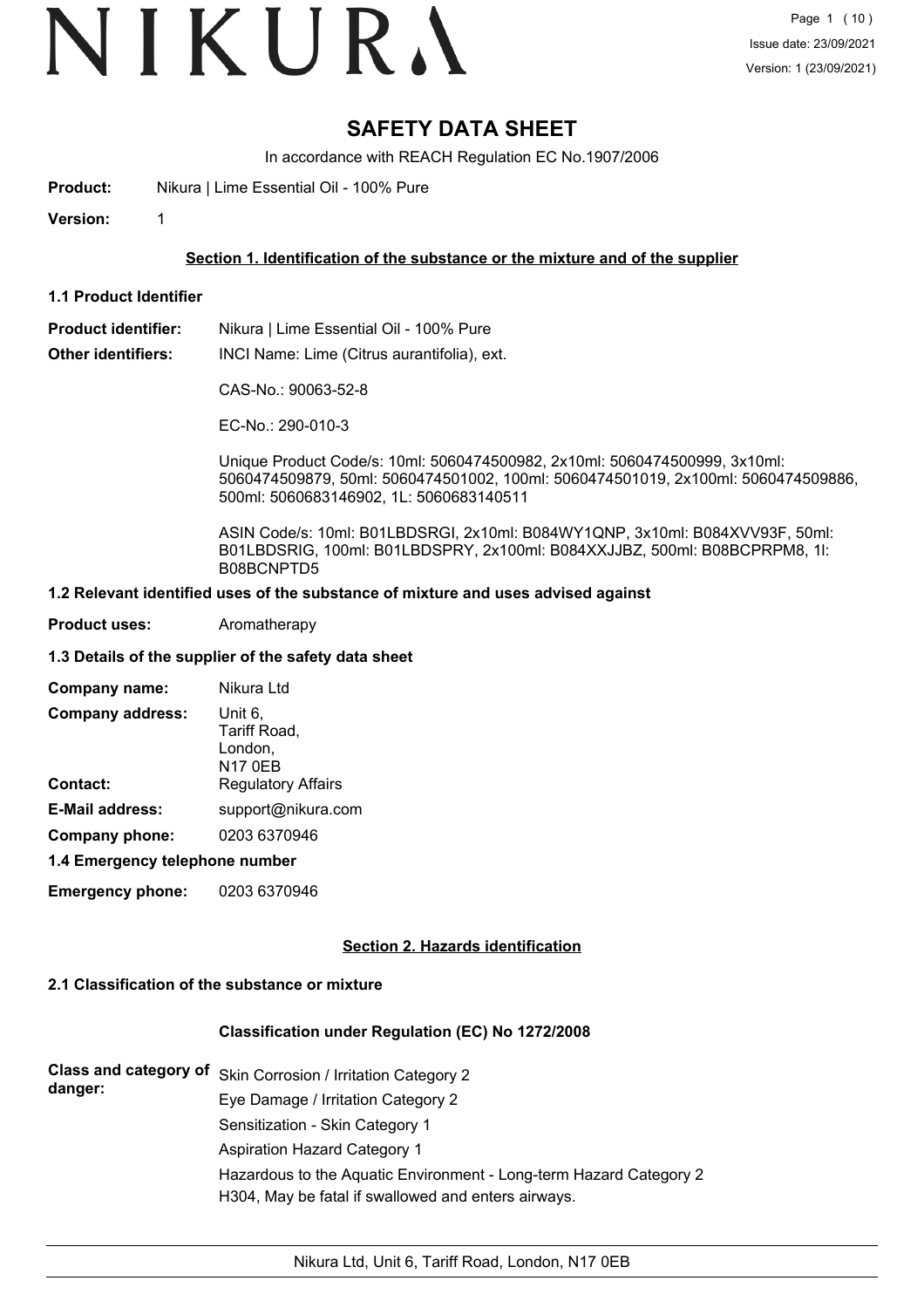# **SAFETY DATA SHEET**

In accordance with REACH Regulation EC No.1907/2006

| <b>Product:</b>                                                |   | Nikura   Lime Essential Oil - 100% Pure                                                                                                                                                                                                                                                                                                                                                                                                                                                                                                                                                                                                                                                                                                                                                                                                                                                                                                                                                                                          |  |  |  |  |
|----------------------------------------------------------------|---|----------------------------------------------------------------------------------------------------------------------------------------------------------------------------------------------------------------------------------------------------------------------------------------------------------------------------------------------------------------------------------------------------------------------------------------------------------------------------------------------------------------------------------------------------------------------------------------------------------------------------------------------------------------------------------------------------------------------------------------------------------------------------------------------------------------------------------------------------------------------------------------------------------------------------------------------------------------------------------------------------------------------------------|--|--|--|--|
| <b>Version:</b>                                                | 1 |                                                                                                                                                                                                                                                                                                                                                                                                                                                                                                                                                                                                                                                                                                                                                                                                                                                                                                                                                                                                                                  |  |  |  |  |
| Class and category of H315, Causes skin irritation.<br>danger: |   | H317, May cause an allergic skin reaction.<br>H319, Causes serious eye irritation.<br>H411, Toxic to aquatic life with long lasting effects.                                                                                                                                                                                                                                                                                                                                                                                                                                                                                                                                                                                                                                                                                                                                                                                                                                                                                     |  |  |  |  |
| 2.2 Label elements                                             |   |                                                                                                                                                                                                                                                                                                                                                                                                                                                                                                                                                                                                                                                                                                                                                                                                                                                                                                                                                                                                                                  |  |  |  |  |
|                                                                |   | Classification under Regulation (EC) No 1272/2008                                                                                                                                                                                                                                                                                                                                                                                                                                                                                                                                                                                                                                                                                                                                                                                                                                                                                                                                                                                |  |  |  |  |
| Signal word:<br>Danger                                         |   |                                                                                                                                                                                                                                                                                                                                                                                                                                                                                                                                                                                                                                                                                                                                                                                                                                                                                                                                                                                                                                  |  |  |  |  |
| <b>Hazard statements:</b>                                      |   | H304, May be fatal if swallowed and enters airways.<br>H315, Causes skin irritation.<br>H317, May cause an allergic skin reaction.<br>H319, Causes serious eye irritation.<br>H411, Toxic to aquatic life with long lasting effects.                                                                                                                                                                                                                                                                                                                                                                                                                                                                                                                                                                                                                                                                                                                                                                                             |  |  |  |  |
| <b>M</b> factor:<br>None                                       |   |                                                                                                                                                                                                                                                                                                                                                                                                                                                                                                                                                                                                                                                                                                                                                                                                                                                                                                                                                                                                                                  |  |  |  |  |
| Supplemental<br>Information:                                   |   | None                                                                                                                                                                                                                                                                                                                                                                                                                                                                                                                                                                                                                                                                                                                                                                                                                                                                                                                                                                                                                             |  |  |  |  |
| <b>Precautionary</b><br>statements:                            |   | P261, Avoid breathing vapour or dust.<br>P264, Wash hands and other contacted skin thoroughly after handling.<br>P272, Contaminated work clothing should not be allowed out of the workplace.<br>P273, Avoid release to the environment.<br>P280, Wear protective gloves/eye protection/face protection.<br>P301/310, IF SWALLOWED: Immediately call a POISON CENTER or doctor/physician.<br>P302/352, IF ON SKIN: Wash with plenty of soap and water.<br>P305/351/338, IF IN EYES: Rinse cautiously with water for several minutes. Remove contact<br>lenses, if present and easy to do. Continue rinsing.<br>P331, Do not induce vomiting.<br>P333/313, If skin irritation or rash occurs: Get medical advice/attention.<br>P337/313, If eye irritation persists: Get medical advice/attention.<br>P362, Take off contaminated clothing and wash before reuse.<br>P391, Collect spillage.<br>P405, Store locked up.<br>P501, Dispose of contents/container to approved disposal site, in accordance with local<br>regulations. |  |  |  |  |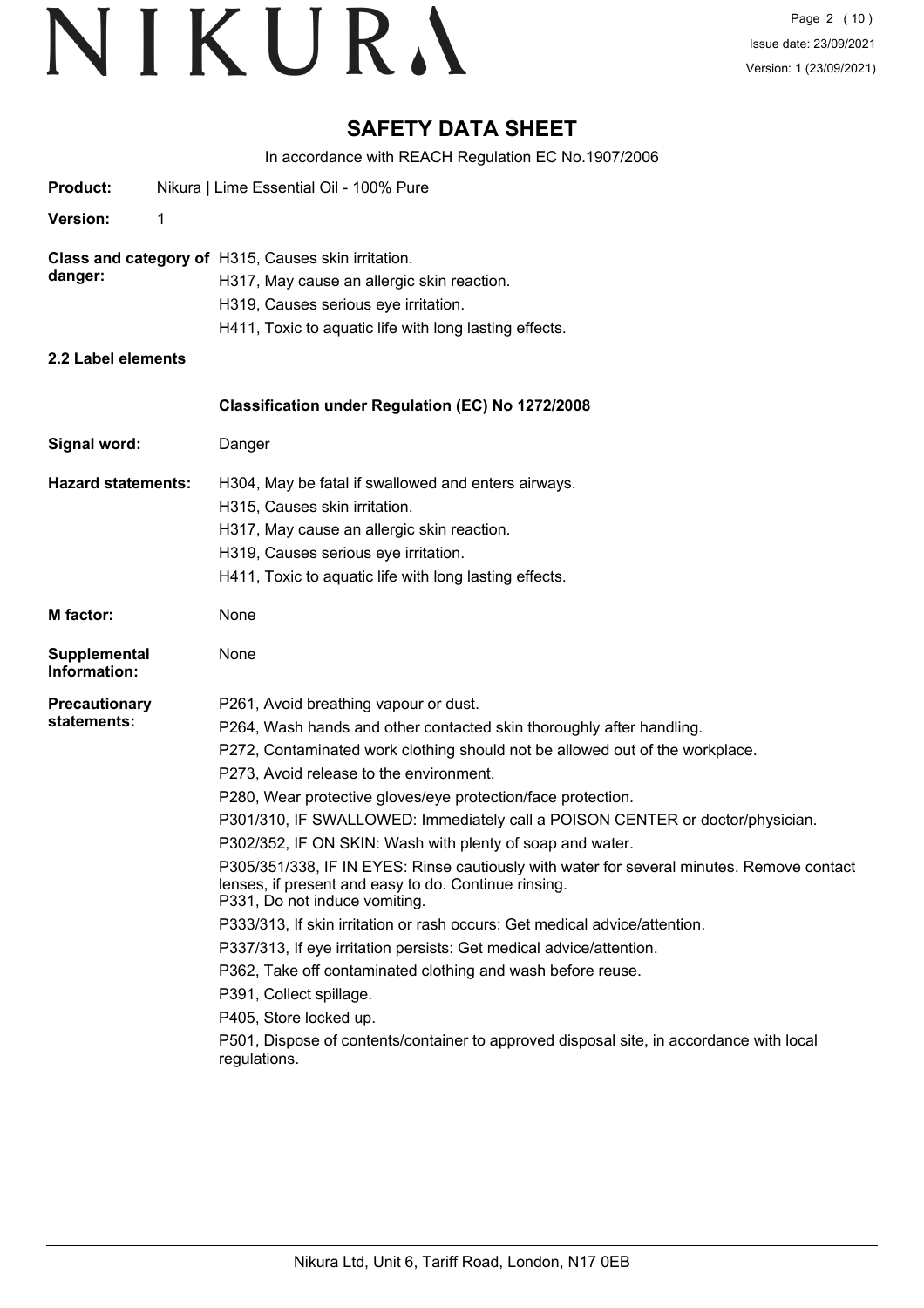# **SAFETY DATA SHEET**

In accordance with REACH Regulation EC No.1907/2006

| <b>Product:</b>   | Nikura   Lime Essential Oil - 100% Pure |
|-------------------|-----------------------------------------|
| Version:          | 1                                       |
| Pictograms:       |                                         |
| 2.3 Other hazards |                                         |
| Other hazards:    | None                                    |

# **Section 3. Composition / information on ingredients**

## **3.1 Substances**

**Product identifier:** Nikura | Lime Essential Oil - 100% Pure

#### **Contains:**

| <b>Name</b>        | <b>CAS</b> | <b>EC</b> | <b>REACH Registration</b><br>No. | $\frac{9}{6}$ | <b>Classification for</b><br>(CLP) 1272/2008                                                                                            |
|--------------------|------------|-----------|----------------------------------|---------------|-----------------------------------------------------------------------------------------------------------------------------------------|
| alpha-Terpineol    | 98-55-5    | 202-680-6 |                                  | 48.00%        | Skin Irrit. 2-Eye Irrit. 2;<br>H315-H319,-                                                                                              |
| gamma-Terpineol    | 586-81-2   |           |                                  | 8.00%         | Skin Irrit. 2-Eye Irrit. 2;<br>H315-H319.-                                                                                              |
| Terpinen-4-ol      | 562-74-3   | 209-235-5 |                                  | 5.30%         | Acute Tox. 4-Acute<br>Tox. 4-Skin Irrit. 2-<br>STOT SE 3;H302-<br>H315-H332-H336,-                                                      |
| Terpineol          | 8000-41-7  | 232-268-1 |                                  | 4.80%         | Skin Irrit. 2-Eye Irrit. 2;<br>H315-H319,-                                                                                              |
| p-Menth-8-en-1-ol  | 138-87-4   | 205-342-6 |                                  | 4.20%         | Skin Irrit. 2-Eye Irrit. 2;<br>H315-H319.-                                                                                              |
| II-.β.-Bisabolene  | 495-61-4   |           |                                  | 3.70%         | Acute Tox, 4-Skin Irrit.<br>2-Skin Sens. 1B-Asp.<br>Tox 1-Aquatic Chronic<br>2:H304-H315-H317-<br>H332-H411.-                           |
| <b>I</b> I-Borneol | 464-45-9   | 207-353-1 |                                  | 2.80%         | Flam, Sol. 1-Skin Irrit.<br>2;H228-H315,-                                                                                               |
| Terpinolene        | 586-62-9   | 209-578-0 |                                  | 2.40%         | Flam. Liq. 3-Skin Sens.<br>1B-Asp. Tox 1-Aquatic<br>Acute 1-Aquatic<br>Chronic 1;H226-H304-<br>H317-H410,-                              |
| beta-Caryophyllene | 87-44-5    | 201-746-1 |                                  | 2.10%         | Skin Sens. 1B-Asp. Tox<br>1-Aquatic Chronic 4:<br>H304-H317-H413,-                                                                      |
| ld-Limonene        | 5989-27-5  | 227-813-5 |                                  | 1.50%         | Flam. Liq. 3-Skin Irrit.<br>2-Skin Sens. 1B-Asp.<br>Tox 1-Aquatic Acute 1-<br>Aquatic Chronic 3:<br>H226-H304-H315-<br>H317-H400-H412,- |
| p-Mentha-1,4-diene | 99-85-4    | 202-794-6 |                                  | 1.20%         | Flam. Lig. 3-Repr. 2-<br>Asp. Tox 1;H226-H304-<br>H361.-                                                                                |
| <b>Linalool</b>    | 78-70-6    | 201-134-4 |                                  | 0.77%         | Skin Irrit. 2-Eye Irrit. 2-<br>Skin Sens. 1B;H315-<br>H317-H319,-                                                                       |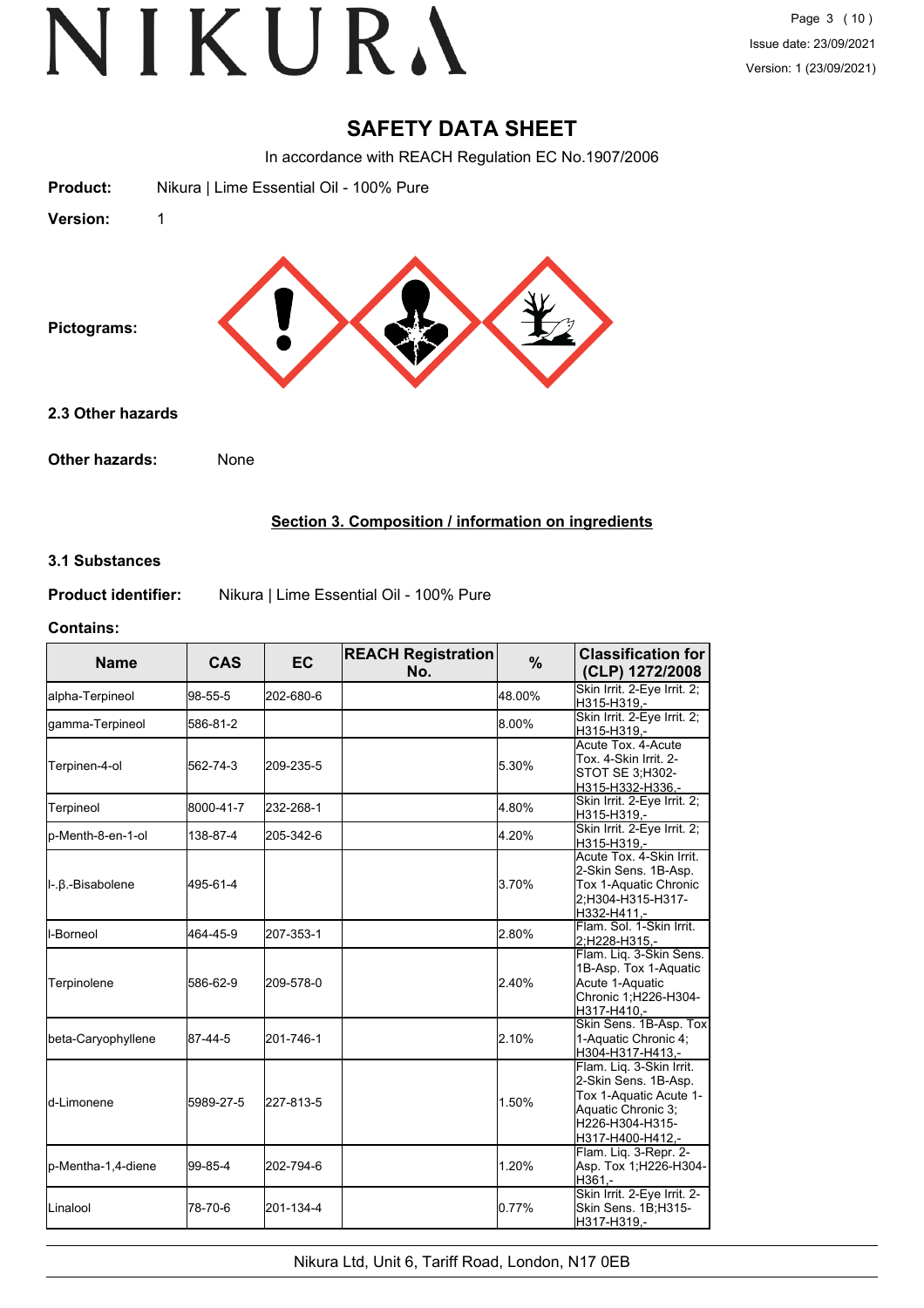# **SAFETY DATA SHEET**

In accordance with REACH Regulation EC No.1907/2006

**Product:** Nikura | Lime Essential Oil - 100% Pure

#### **Version:** 1

| Neryl acetate          | 141-12-8  | 205-459-2 | 0.45% | Skin Sens. 1B;H317,-                                                                |
|------------------------|-----------|-----------|-------|-------------------------------------------------------------------------------------|
| p-Cymene               | 99-87-6   | 202-796-7 | 0.34% | Flam. Lig. 3-Repr. 2-<br>Asp. Tox 1-Aquatic<br>Chronic 2;H226-H304-<br>lH361-H411.- |
| p-Mentha-1,8-dien-7-al | 2111-75-3 | 218-302-8 | 0.30% | Skin Sens. 1B;H317,-                                                                |
| Geranyl acetate        | 105-87-3  | 203-341-5 | 0.30% | Skin Irrit, 2-Skin Sens.<br>1B-Aquatic Chronic 3;<br>lH315-H317-H412.-              |
| <b>Citral</b>          | 5392-40-5 | 226-394-6 | 0.22% | Skin Irrit. 2-Eye Irrit. 2-<br>Skin Sens. 1;H315-<br>lH317-H319.-                   |

## **Section 4. First-aid measures**

## **4.1 Description of first aid measures**

**Inhalation:** Remove from exposure site to fresh air, keep at rest, and obtain medical attention. **Eye exposure:** IF IN EYES: Rinse cautiously with water for several minutes. Remove contact lenses, if present and easy to do. Continue rinsing. **Skin exposure:** IF ON SKIN: Wash with plenty of soap and water. **Ingestion:** IF SWALLOWED: Immediately call a POISON CENTER or doctor/physician.

## **4.2 Most important symptoms and effects, both acute and delayed**

May be fatal if swallowed and enters airways. Causes skin irritation.

May cause an allergic skin reaction.

Causes serious eye irritation.

## **4.3 Indication of any immediate medical attention and special treatment needed**

None expected, see Section 4.1 for further information.

# **SECTION 5: Firefighting measures**

## **5.1 Extinguishing media**

Suitable media: Carbon dioxide, Dry chemical, Foam.

# **5.2 Special hazards arising from the substance or mixture**

In case of fire, may be liberated: Carbon monoxide, Unidentified organic compounds.

# **5.3 Advice for fire fighters:**

In case of insufficient ventilation, wear suitable respiratory equipment.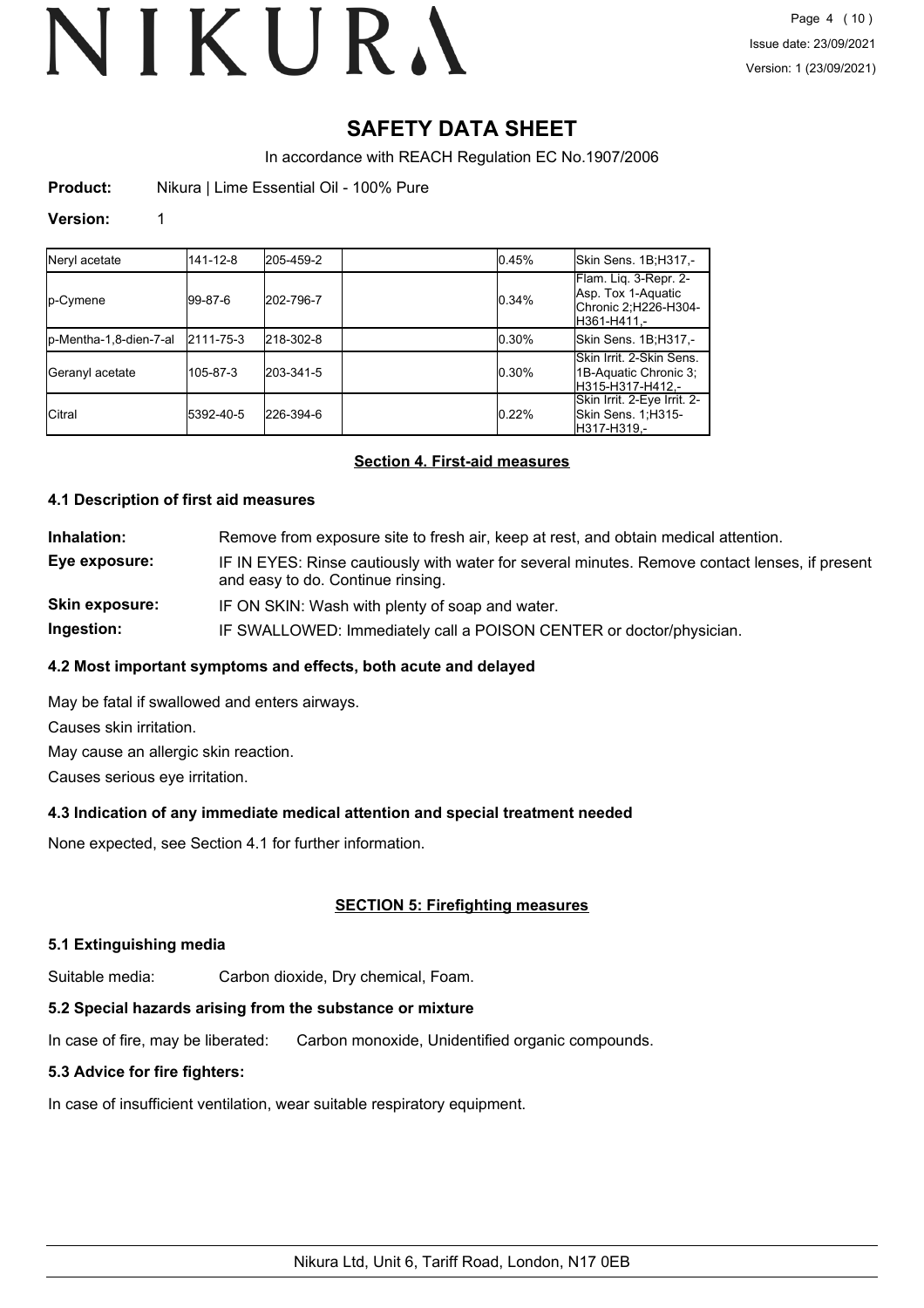# VIKURA

# **SAFETY DATA SHEET**

In accordance with REACH Regulation EC No.1907/2006

**Product:** Nikura | Lime Essential Oil - 100% Pure

**Version:** 1

#### **Section 6. Accidental release measures**

#### **6.1 Personal precautions, protective equipment and emergency procedures:**

Avoid inhalation. Avoid contact with skin and eyes. See protective measures under Section 7 and 8.

#### **6.2 Environmental precautions:**

Keep away from drains, surface and ground water, and soil.

#### **6.3 Methods and material for containment and cleaning up:**

Remove ignition sources. Provide adequate ventilation. Avoid excessive inhalation of vapours. Contain spillage immediately by use of sand or inert powder. Dispose of according to local regulations.

#### **6.4 Reference to other sections:**

Also refer to sections 8 and 13.

# **Section 7. Handling and storage**

#### **7.1 Precautions for safe handling:**

Keep away from heat, sparks, open flames and hot surfaces. - No smoking. Use personal protective equipment as required. Use in accordance with good manufacturing and industrial hygiene practices. Use in areas with adequate ventilation Do not eat, drink or smoke when using this product.

## **7.2 Conditions for safe storage, including any incompatibilities:**

Store in a well-ventilated place. Keep container tightly closed. Keep cool. Ground/bond container and receiving equipment. Use explosion-proof electrical, ventilating and lighting equipment. Use only non-sparking tools. Take precautionary measures against static discharge.

#### **7.3 Specific end use(s):**

Aromatherapy: Use in accordance with good manufacturing and industrial hygiene practices.

## **Section 8. Exposure controls/personal protection**

#### **8.1 Control parameters**

Workplace exposure limits: Not Applicable

## **8.2 Exposure Controls**

#### **Eye / Skin Protection**

Wear protective gloves/eye protection/face protection

#### **Respiratory Protection**

Under normal conditions of use and where adequate ventilation is available to prevent build up of excessive vapour, this material should not require special engineering controls. However, in conditions of high or prolonged use, or high temperature or other conditions which increase exposure, the following engineering controls can be used to minimise exposure to personnel: a) Increase ventilation of the area with local exhaust ventilation. b) Personnel can use an approved, appropriately fitted respirator with organic vapour cartridge or canisters and particulate filters. c) Use closed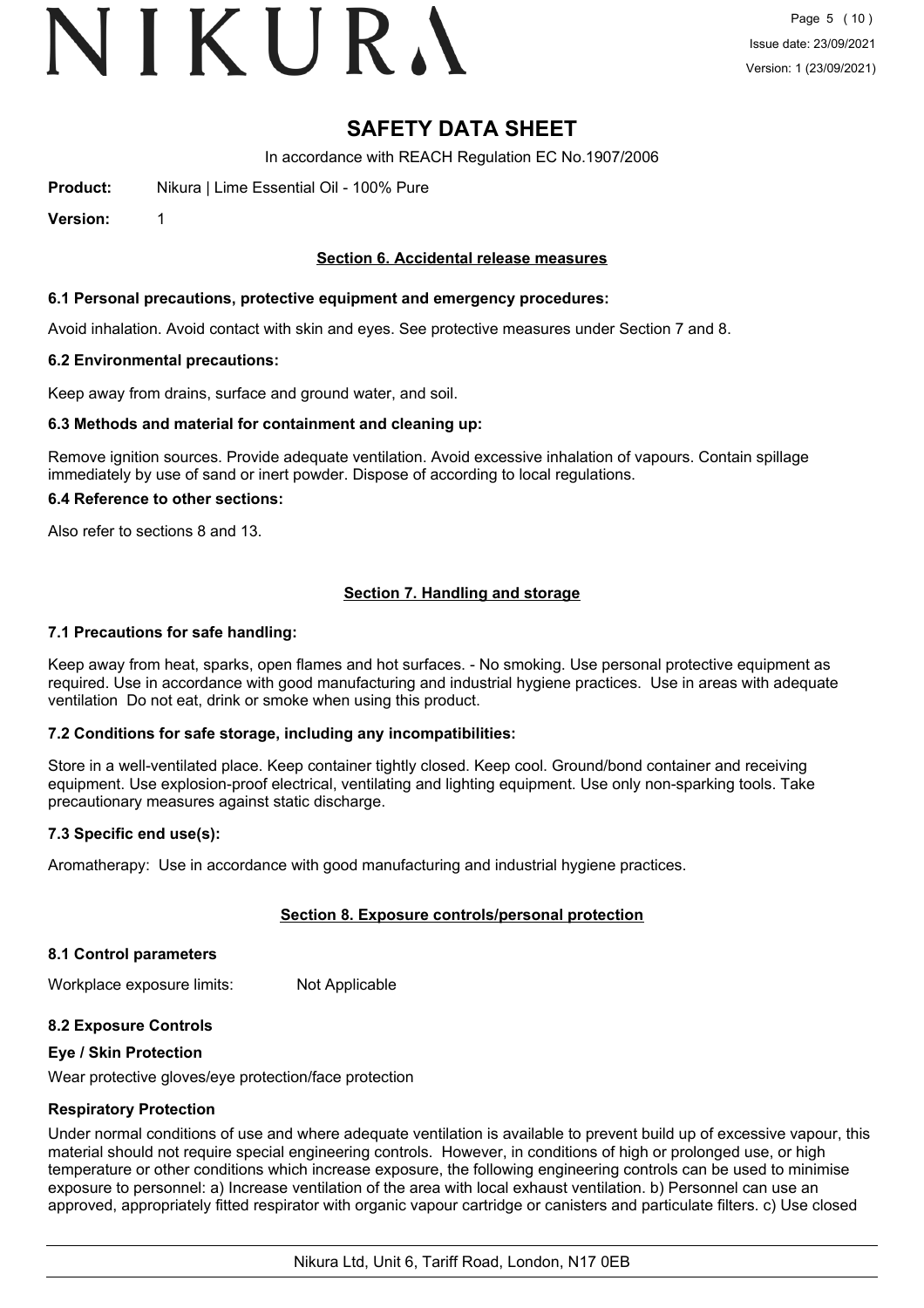# **SAFETY DATA SHEET**

In accordance with REACH Regulation EC No.1907/2006

**Product:** Nikura | Lime Essential Oil - 100% Pure

**Version:** 1

systems for transferring and processing this material.

Also refer to Sections 2 and 7.

# **Section 9. Physical and chemical properties**

## **9.1 Information on basic physical and chemical properties**

| Appearance:                                   | Yellow to yellowish green liquid.            |
|-----------------------------------------------|----------------------------------------------|
| Odour:                                        | Lemon-rind odour.                            |
| <b>Odour threshold:</b>                       | Not determined                               |
| pH:                                           | Not determined                               |
| Melting point / freezing point:               | $-25 °C$                                     |
| Initial boiling point / range:                | 130 °C                                       |
| Flash point:                                  | 70 °C                                        |
| <b>Evaporation rate:</b>                      | Not determined                               |
| Flammability (solid, gas):                    | Not determined                               |
| Upper/lower flammability or explosive limits: | Product does not present an explosion hazard |
| Vapour pressure:                              | 1.709000                                     |
| Vapour density:                               | Not determined                               |
| <b>Relative density:</b>                      | Not determined                               |
| Solubility(ies):                              | Not determined                               |
| Partition coefficient: n-octanol/water:       | Not determined                               |
| Auto-ignition temperature:                    | 240 °C                                       |
| <b>Decomposition temperature:</b>             | Not determined                               |
| <b>Viscosity:</b>                             | 1.33                                         |
| <b>Explosive properties:</b>                  | Not expected                                 |
| <b>Oxidising properties:</b>                  | Not expected                                 |
| 9.2 Other information:                        | None available                               |

# **Section 10. Stability and reactivity**

## **10.1 Reactivity:**

Presents no significant reactivity hazard, by itself or in contact with water.

# **10.2 Chemical stability:**

Good stability under normal storage conditions.

# **10.3 Possibility of hazardous reactions:**

Not expected under normal conditions of use.

# **10.4 Conditions to avoid:**

Avoid extreme heat.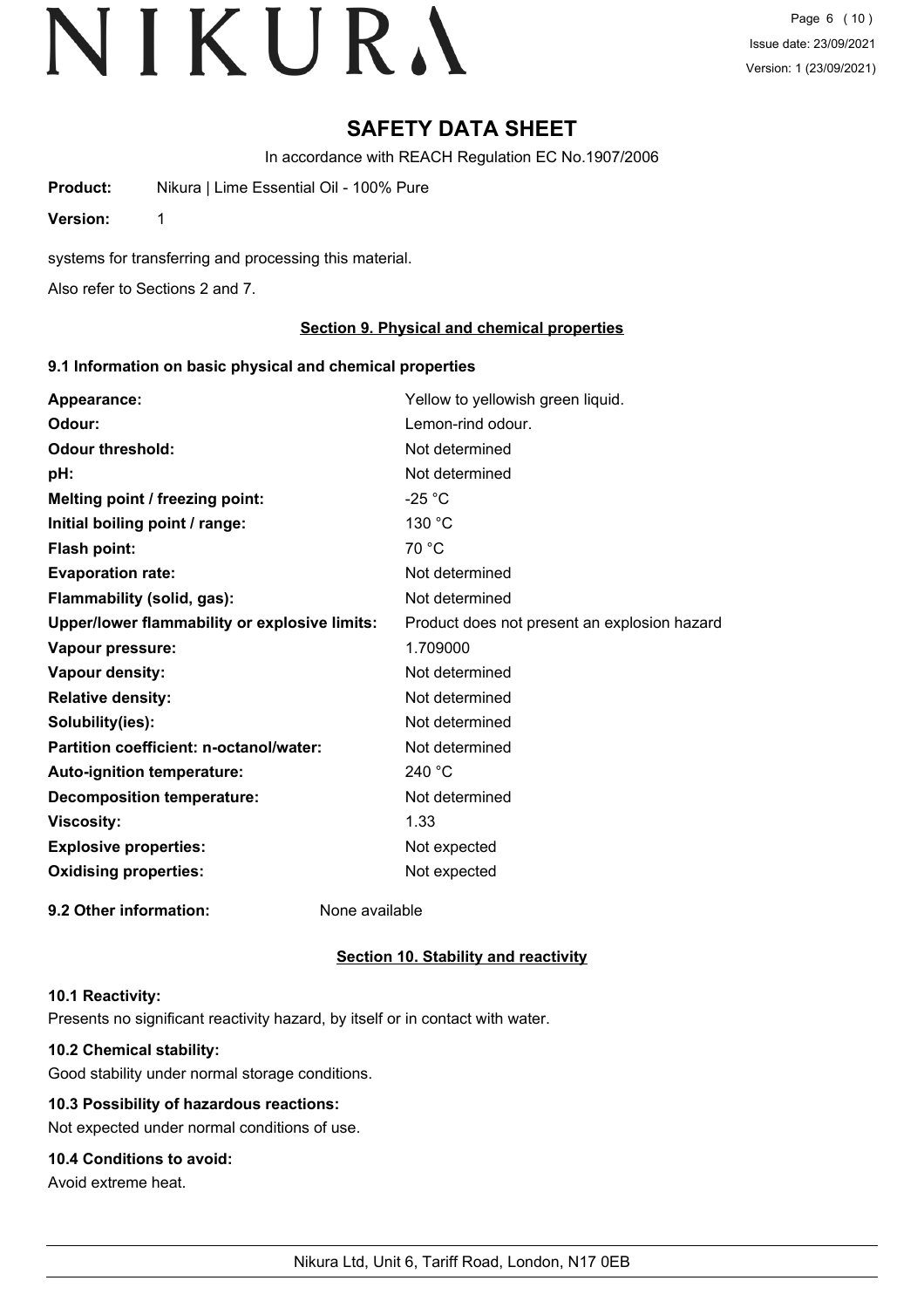# **SAFETY DATA SHEET**

In accordance with REACH Regulation EC No.1907/2006

**Product:** Nikura | Lime Essential Oil - 100% Pure

**Version:** 1

**10.5 Incompatible materials:**

Avoid contact with strong acids, alkalis or oxidising agents.

# **10.6 Hazardous decomposition products:**

Not expected.

# **Section 11. Toxicological information**

# **11.1 Information on toxicological effects**

| <b>Acute Toxicity:</b>                    | Based on available data the classification criteria are not met. |
|-------------------------------------------|------------------------------------------------------------------|
| <b>Acute Toxicity Oral</b>                | 4757                                                             |
| <b>Acute Toxicity Dermal</b>              | >5000                                                            |
| <b>Acute Toxicity Inhalation</b>          | Not Available                                                    |
| <b>Skin corrosion/irritation:</b>         | Skin Corrosion / Irritation Category 2                           |
| Serious eye damage/irritation:            | Eye Damage / Irritation Category 2                               |
| <b>Respiratory or skin sensitisation:</b> | Sensitization - Skin Category 1                                  |
| Germ cell mutagenicity:                   | Based on available data the classification criteria are not met. |
| <b>Carcinogenicity:</b>                   | Based on available data the classification criteria are not met. |
| <b>Reproductive toxicity:</b>             | Based on available data the classification criteria are not met. |
| <b>STOT-single exposure:</b>              | Based on available data the classification criteria are not met. |
| <b>STOT-repeated exposure:</b>            | Based on available data the classification criteria are not met. |
| <b>Aspiration hazard:</b>                 | <b>Aspiration Hazard Category 1</b>                              |

## **Information about hazardous ingredients in the mixture**

| Ingredient                          | <b>CAS</b>       | EC                | LD50/ATE Oral | LD50/ATE<br><b>Dermal</b> | LC50/ATE<br><b>Inhalation</b> | <b>LC50</b><br>Route      |
|-------------------------------------|------------------|-------------------|---------------|---------------------------|-------------------------------|---------------------------|
| Terpinen-4-ol                       | $ 562 - 74 - 3 $ | $ 209 - 235 - 5 $ | 1300          | 2500                      |                               | <b>Not</b><br>lavailable  |
| $\parallel$ -. $\beta$ .-Bisabolene | 495-61-4         |                   | Not available | Not available             |                               | <b>INot</b><br>lavailable |

Refer to Sections 2 and 3 for additional information.

# **Section 12. Ecological information**

# **12.1 Toxicity:**

| Toxic to aquatic life with long lasting effects.                         |               |
|--------------------------------------------------------------------------|---------------|
| 12.2 Persistence and degradability:                                      | Not available |
| 12.3 Bioaccumulative potential:                                          | Not available |
| 12.4 Mobility in soil:                                                   | Not available |
| 12.5 Results of PBT and vPvB assessment:                                 |               |
| This substance does not meet the PBT/vPvB criteria of REACH, annex XIII. |               |
| 12.6 Other adverse effects:                                              | Not available |
|                                                                          |               |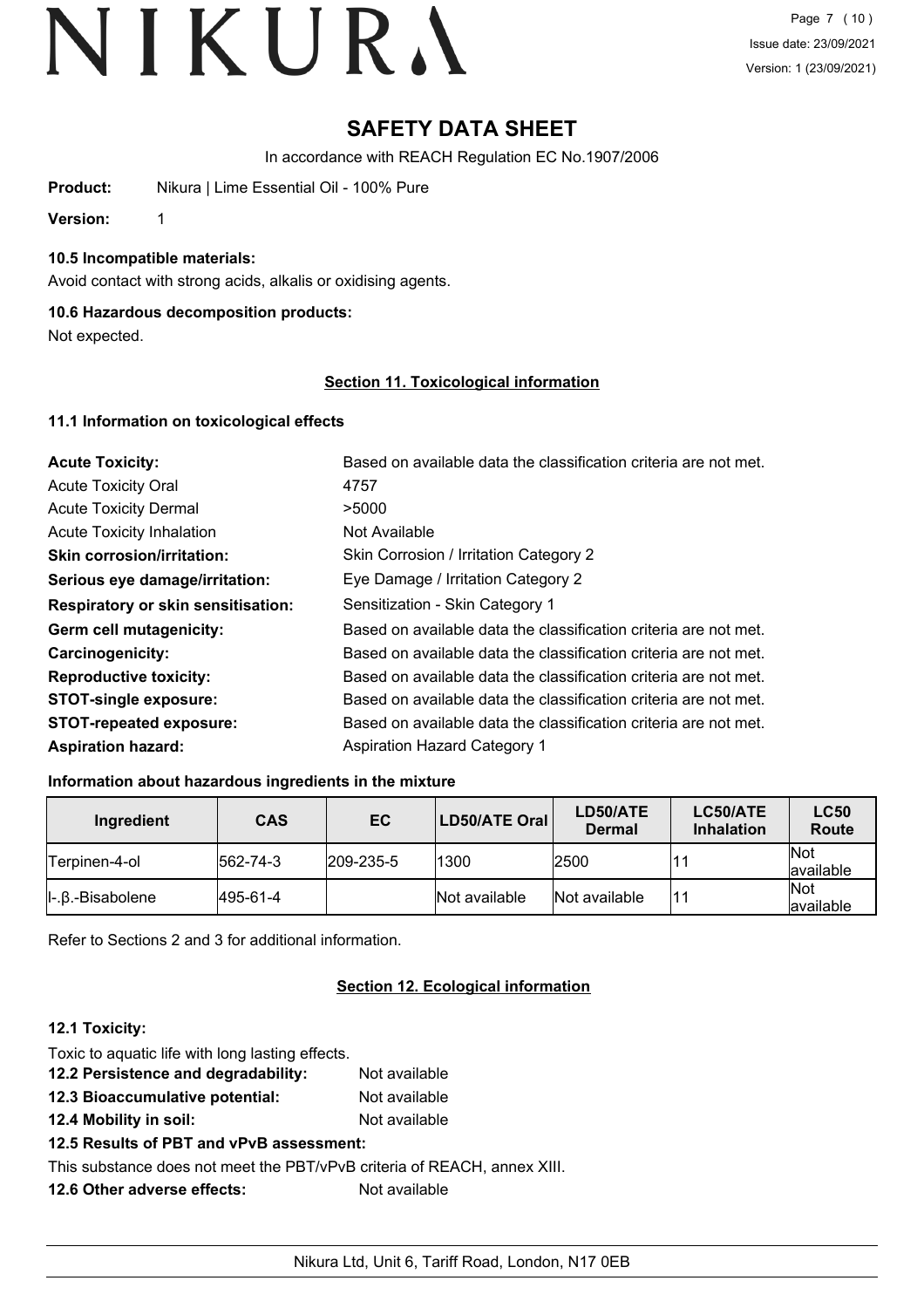# **SAFETY DATA SHEET**

In accordance with REACH Regulation EC No.1907/2006

**Product:** Nikura | Lime Essential Oil - 100% Pure

**Version:** 1

## **Section 13. Disposal considerations**

#### **13.1 Waste treatment methods:**

Dispose of in accordance with local regulations. Avoid disposing into drainage systems and into the environment. Empty containers should be taken to an approved waste handling site for recycling or disposal.

## **Section 14. Transport information**

| 14.1 UN number:                    | UN3082                                                                                 |
|------------------------------------|----------------------------------------------------------------------------------------|
| 14.2 UN Proper Shipping Name:      | ENVIRONMENTALLY HAZARDOUS SUBSTANCE, LIQUID, N.O.S.<br>(Terpinolene, I-.β.-Bisabolene) |
| 14.3 Transport hazard class(es):   | 9                                                                                      |
| <b>Sub Risk:</b>                   | ۰                                                                                      |
| 14.4. Packing Group:               | Ш                                                                                      |
| <b>14.5 Environmental hazards:</b> | This is an environmentally hazardous substance.                                        |
| 14.6 Special precautions for user: | None additional                                                                        |
|                                    |                                                                                        |

**14.7 Transport in bulk according to Annex II of MARPOL73/78 and the IBC Code:**

Not applicable

# **Section 15. Regulatory information**

## **15.1 Safety, health and environmental regulations/legislation specific for the substance or mixture**

RIFM ID Number: 170-G2.29

## **15.2 Chemical Safety Assessment**

A Chemical Safety Assessment has not been carried out for this product.

# **Section 16. Other information**

| <b>Concentration % Limits:</b>  | EH C2=90.25% EH C3=8.98% SCI 2=12.77% EDI 2=15.38% SS 1=27.<br>$03\%$ AH 1=58.82% |
|---------------------------------|-----------------------------------------------------------------------------------|
| <b>Total Fractional Values:</b> | EH C2=1.11 EH C3=11.14 SCI 2=7.83 EDI 2=6.50 SS 1=3.70 AH 1=1.70                  |
| Key to revisions:               |                                                                                   |

Not applicable

## **Key to abbreviations:**

| <b>Abbreviation</b> | Meaning                                                            |
|---------------------|--------------------------------------------------------------------|
| Acute Tox, 4        | Acute Toxicity - Oral Category 4                                   |
| Acute Tox, 4        | Acute Toxicity - Inhalation Category 4                             |
| Aquatic Acute 1     | Hazardous to the Aquatic Environment - Acute Hazard Category 1     |
| Aquatic Chronic 1   | Hazardous to the Aquatic Environment - Long-term Hazard Category 1 |
| Aquatic Chronic 2   | Hazardous to the Aquatic Environment - Long-term Hazard Category 2 |
| Aquatic Chronic 3   | Hazardous to the Aquatic Environment - Long-term Hazard Category 3 |
| Aquatic Chronic 4   | Hazardous to the Aquatic Environment - Long-term Hazard Category 4 |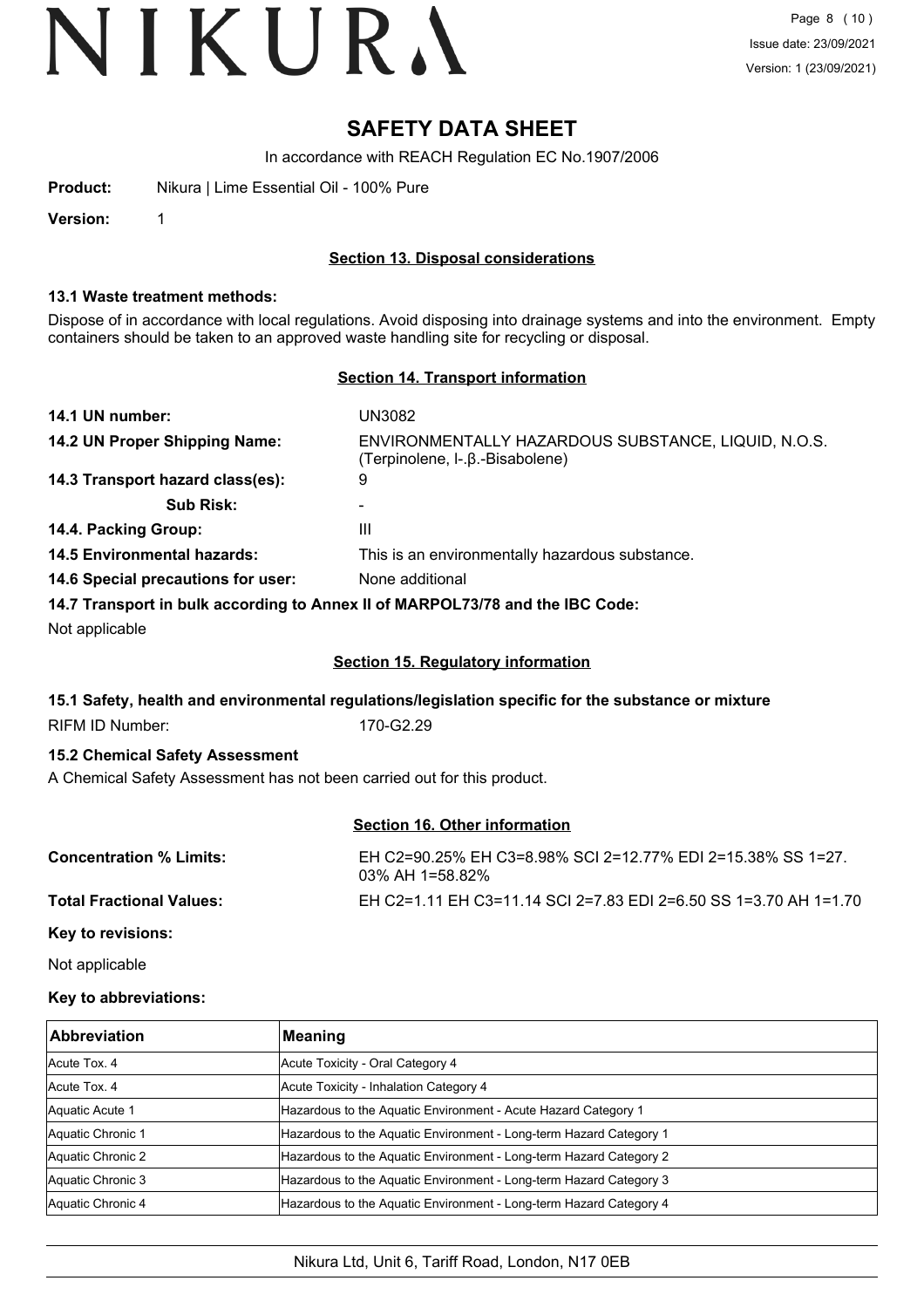# **SAFETY DATA SHEET**

In accordance with REACH Regulation EC No.1907/2006

| Product: |  |  | Nikura   Lime Essential Oil - 100% Pure |  |  |  |
|----------|--|--|-----------------------------------------|--|--|--|
|----------|--|--|-----------------------------------------|--|--|--|

#### **Version:** 1

| Asp. Tox 1       | Aspiration Hazard Category 1                                                                                                        |
|------------------|-------------------------------------------------------------------------------------------------------------------------------------|
| Eye Irrit. 2     | Eye Damage / Irritation Category 2                                                                                                  |
| Flam. Liq. 3     | Flammable Liquid, Hazard Category 3                                                                                                 |
| Flam. Sol. 1     | Flammable Solid, Hazard Category 1                                                                                                  |
| H226             | Flammable liquid and vapour.                                                                                                        |
| H228             | Flammable solid.                                                                                                                    |
| H302             | Harmful if swallowed.                                                                                                               |
| H304             | May be fatal if swallowed and enters airways.                                                                                       |
| H315             | Causes skin irritation.                                                                                                             |
| H317             | May cause an allergic skin reaction.                                                                                                |
| H319             | Causes serious eye irritation.                                                                                                      |
| H332             | Harmful if inhaled.                                                                                                                 |
| H336             | May cause drowsiness or dizziness.                                                                                                  |
| H361             | Suspected of damaging fertility or the unborn child (exposure route).                                                               |
| H400             | Very toxic to aquatic life.                                                                                                         |
| H410             | Very toxic to aquatic life with long lasting effects.                                                                               |
| H411             | Toxic to aquatic life with long lasting effects.                                                                                    |
| H412             | Harmful to aquatic life with long lasting effects.                                                                                  |
| H413             | May cause long lasting harmful effects to aquatic life.                                                                             |
| P202             | Do not handle until all safety precautions have been read and understood.                                                           |
| P210             | Keep away from heat, sparks, open flames and hot surfaces. - No smoking.                                                            |
| P233             | Keep container tightly closed.                                                                                                      |
| P240             | Ground/bond container and receiving equipment.                                                                                      |
| P241             | Use explosion-proof electrical, ventilating and lighting equipment.                                                                 |
| P242             | Use only non-sparking tools.                                                                                                        |
| P243             | Take precautionary measures against static discharge.                                                                               |
| P261             | Avoid breathing vapour or dust.                                                                                                     |
| P <sub>264</sub> | Wash hands and other contacted skin thoroughly after handling.                                                                      |
| P270             | Do not eat, drink or smoke when using this product.                                                                                 |
| P271             | Use only outdoors or in a well-ventilated area.                                                                                     |
| P272             | Contaminated work clothing should not be allowed out of the workplace.                                                              |
| P273             | Avoid release to the environment.                                                                                                   |
| P280             | Wear protective gloves/eye protection/face protection.                                                                              |
| P301/310         | IF SWALLOWED: Immediately call a POISON CENTER or doctor/physician.                                                                 |
| P301/312         | IF SWALLOWED: call a POISON CENTER or doctor/physician if you feel unwell.                                                          |
| P302/352         | IF ON SKIN: Wash with plenty of soap and water.                                                                                     |
| P303/361/353     | IF ON SKIN (or hair): Remove/take off immediately all contaminated clothing. Rinse skin with water/shower.                          |
| P304/340         | IF INHALED: Remove victim to fresh air and keep at rest in a position comfortable for breathing.                                    |
| P305/351/338     | IF IN EYES: Rinse cautiously with water for several minutes. Remove contact lenses, if present and easy to<br>do. Continue rinsing. |
| P308/313         | IF exposed or concerned: Get medical advice/attention.                                                                              |
| P312             | Call a POISON CENTRE or doctor/physician if you feel unwell.                                                                        |